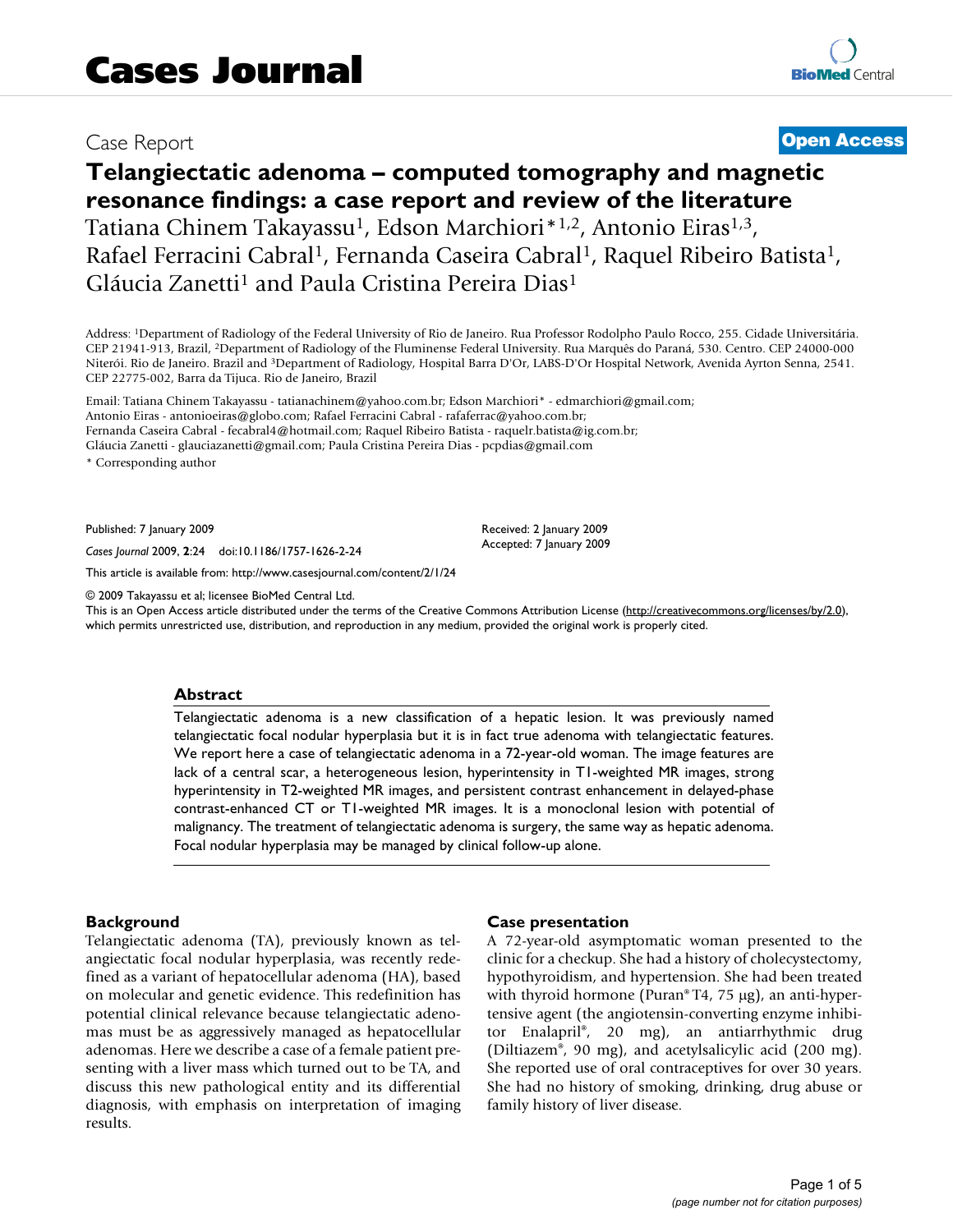On physical examination, the liver was palpable to 6.5 cm from the right costal, and 10 cm from the appendix xiphoid; it was painless, and had a rugged and hard consistency. Laboratory studies revealed the following: red blood cells, 3,690,000/mm3; hemoglobin, 11.7 g/dL; hematocrit, 35%; platelets, 278,000/mm<sup>3</sup>; cholesterol, 186 mg/dL; triglycerides, 70 mg/dL; glucose, 85 mg/dL; TSH, 2.8 U/mL; serum creatinine, 0.7 mg/dL; ALT, 47 U/ L; AST, 29 U/L; GGT, 23 U/L; alkaline phosphatase, 138 U/L; TB, 0.8 mg/dL; DB, 0.4 mg/dL; PT, 12 s; INR, 1.0; PTT, 29 s; folic acid, 11 mg/mL; alpha-fetoprotein, 2.08 ng/mL; iron, 106 μg/dL; vitamin B12, 210 pg/mL; ferritin, 170 mg/L; LDH, 384 IU/L; and CEA 2.4 ng/mL.

Abdominal ultrasound revealed an enlarged and heterogeneous liver that contained an expansive and heterogeneous lesion measuring  $14 \times 9.4$  cm with poorly defined limits, including two echogenic nodular areas, measuring 6.3 and 3.2 cm, respectively. The gallbladder was not visualized.

Computed tomography (CT) of the upper abdomen (Figure 1) showed a heterogeneous lesion – measuring 15 ×  $14 \times 10$  cm – with a partially well-defined margin and hypodense permeating areas, some with attenuation values compatible with soft parts, and others with liquefaction located in the left liver lobe. After endovenous contrast injection, the lesion showed intense and non-



#### **Figure 1**

**Portal-stage contrast-enhanced helical CT of the upper abdomen**. Impregnation by the contrast agent shows a large, solid, exofitic lesion compromising the left liver lobe. The enhancement is intense and heterogeneous, the dominant portion being in the periphery of the lesion (arrow).

homogeneous impregnation in the arterial and portal phases, with hypodense permeated areas located in the left lobe, notably parts II and III; these areas determined recoil and reduced the size of vascular structures adjacent to the liver. The injury also caused bulging of the border of adjacent liver tissue, causing a compressive effect on other abdominal structures, especially the stomach and pancreas.

Magnetic resonance (MR) imaging of the upper abdomen showed different components within the lesion. T2 weighted images in the peripheral region showed a discrete heterogeneous hyperintense signal, while the central portion was hypointense. In T1-weighted images, the signal in the periphery of the mass was similar to the muscle signal and the center of the lesion showed a signal that was clearly hypointense. Although impregnation of both components began in the arterial phase, the peripheral region showed a stronger signal during the arterial and portal phases, followed by signal decay in the late phase due to relatively rapid washout, indicative of hypervascularization. The center of the mass was far more intense in the late phase, probably due to slow flow through the vascular components (Figures 2 and 3).

Surgery and pathological analysis revealed a hepatic segment measuring  $17.5 \times 14 \times 8$  cm and weighing 1200 g that contained a  $15 \times 9$  cm brown tumor with ill-defined limits. The tumor had a gelatinous component and showed hemorrhaged, necrotic, and cystic areas. The final



**Figure 2 MR imaging sequence with T2-weighted transversal**. Imaging shows a hypointense signal originating in the peripheral region (arrow) and a dominant component associated with a hyperintense signal (\*).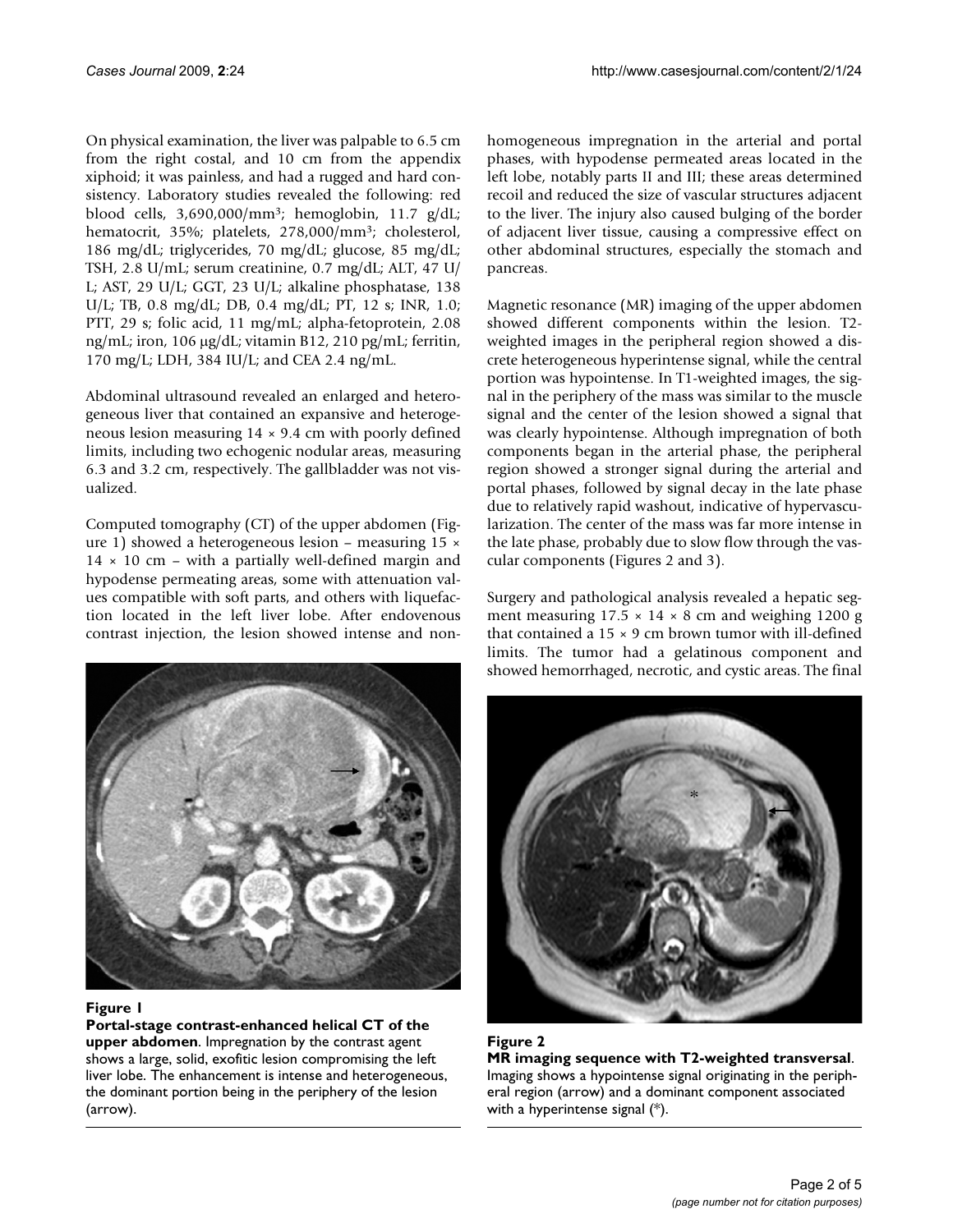

#### (A) T1-weighted fat-suppressed MR imaging wi phase, and (D) late phase **Figure 3** thout contrast; and MR imaging after contrast in (B) arterial phase, (C) portal

**(A) T1-weighted fat-suppressed MR imaging without contrast; and MR imaging after contrast in (B) arterial phase, (C) portal phase, and (D) late phase**. In T1-weighted images without contrast, the signal in the periphery of the mass (arrow) is similar to the muscle signal; the center of the lesion clearly shows a hypointense signal (\*). Although impregnation of both components began in the arterial phase, the peripheral region (arrow) showed a stronger signal during the arterial and portal phases, followed by signal decay in the late phase due to relatively rapid washout, indicative of hypervascularization. The enhancement of the central component is far more intense in the late phase (\*), probably due to a large interstitial space and slow flow through the vascular components.

diagnosis was TA. The patient progressed well and she remains asymptomatic after one year of follow up.

#### **Discussion**

Focal nodular hyperplasia (FNH) and liver cell adenoma (LCA) are the most frequent benign epithelial lesions of the liver observed in young female patients using oral contraceptives. Although they are both benign, the management of these two types of lesions is radically different, consisting of clinical follow-up for FNH and surgical resection for liver cell adenoma [1,2].

FNH is the second most common benign liver tumor, occurring predominantly in young and middle-aged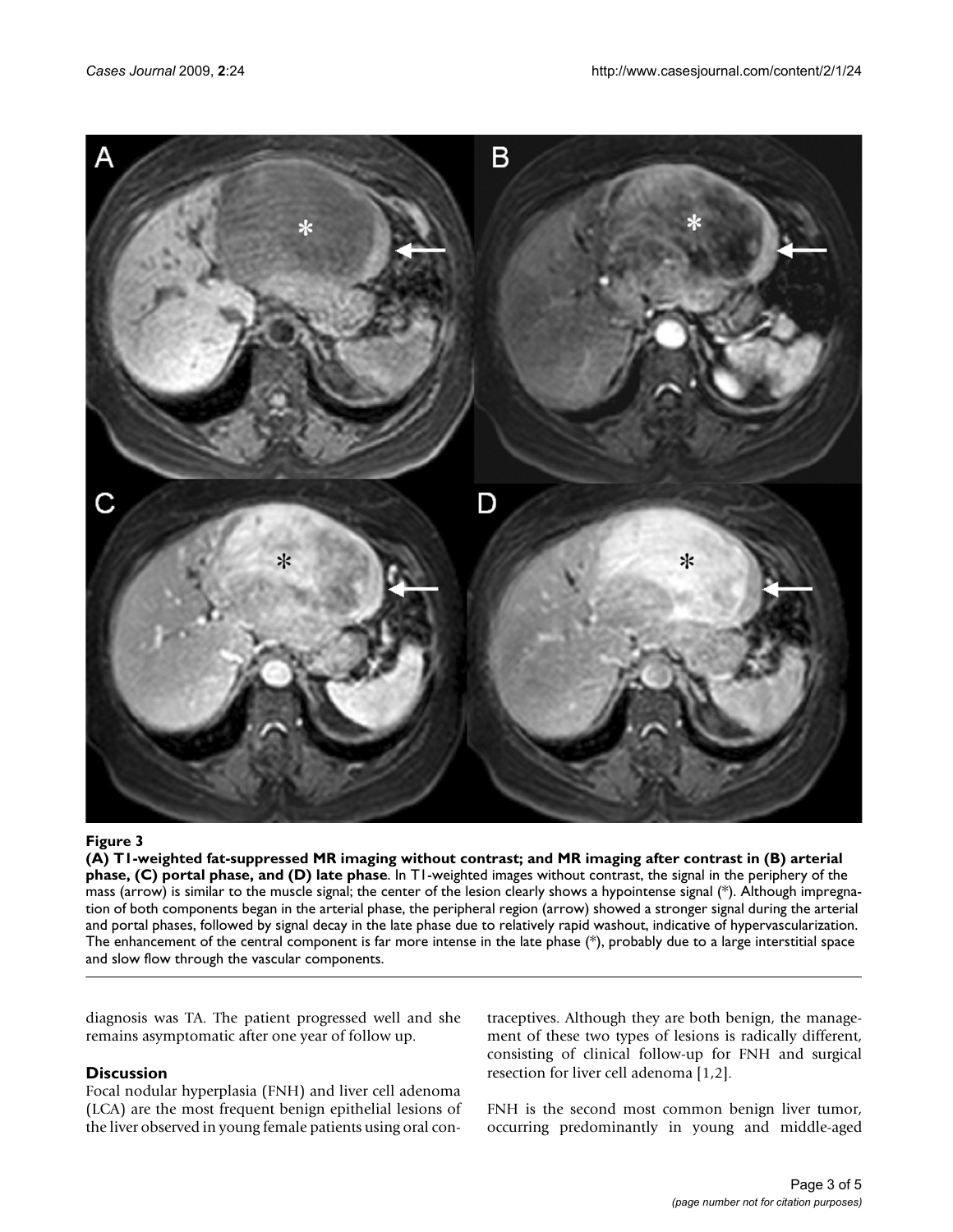women [3,4]. The tumor-like lesions probably result from a hyperplastic liver response to a focal blood flow increase related to pre-existing arterial malformation [4,5]. Their polyclonal nature suggests that they are part of a regenerative process; consequently, they are unlikely to present a risk of malignancy [1].

FNH is usually asymptomatic and is often discovered fortuitously. A non-operative approach has been adopted by most hepatobiliary centers because there are no proven cases of malignant degeneration. Pain may sometimes be present, particularly in the case of a large tumor, but hemorrhage is very rarely reported [6]. Unlike adenomas, 70% of cases of FNH may be diagnosed by imaging techniques alone [2]. The recommended follow-up consists of serial ultrasonography. The main goal of imaging in FNH patients is to firmly establish the diagnosis in order to avoid surgical resection and to confirm that a conservative approach to therapy is appropriate [7,8].

LCA is a rare hepatic tumor that is characterized pathologically by the benign proliferation of hepatocytes [4]. These tumors are strongly associated with oral contraceptive use [9]. Distinction between LCA and FNH is not possible based only on clinical and laboratory data.

LCA usually comprises a single nodule; more rarely, multiple nodules may be present [10,11]. In contrast to regenerative lesions such as typical FNHs, LCAs are monoclonal tumors, suggesting that they display neoplastic rather than regenerative behavior; consequently, they may present a risk of malignancy [1]. LCAs are usually symptomatic, presenting with abdominal pain or abnormal liver function tests. Surgical resection is advocated based on the high incidence of bleeding complications and reports of neoplastic degeneration [8]. Because of these risks of spontaneous rupture and malignant transformation, LCAs must be identified and treated promptly.

Based on previous studies, it is now clear that the lesions previously named telangiectatic focal nodular hyperplasias are in fact true adenomas with telangiectatic features; hence they are now referred to as telangiectatic adenomas (TAs). This new classification is based on both morphological and molecular features, and takes into consideration the results of clonal analysis and gene expression studies. It should be emphasized that the new classification has clinical relevance; aggressive management of these cases should be considered. However, it remains to be established whether the clinical behavior of TAs, including the associated risk of malignant progression, resembles that of LCA more than FNH.

TA is defined as a benign well-differentiated proliferation of hepatocytes in which vascular changes, including telangiectatic features, are prominent [9]. Clonal analysis of TA showed that most examples displayed an X-chromosome inactivation pattern consistent with monoclonality. This monoclonal nature of TAs suggests that they display neoplastic rather than regenerative behavior; therefore, unlike regenerative lesions such as typical FNHs, they may present a risk of malignancy [1]. Diagnosis of a TA requires the observation of at least 4 of the following features: lack of a central scar, a heterogeneous lesion, hyperintensity in T1-weighted MR images, strong hyperintensity in T2-weighted MR images, and persistent contrast enhancement in delayed-phase contrastenhanced CT or T1-weighted MR images [7].

Benign hepatic tumors represent a broad spectrum of regenerative and true neoplastic processes. Many of these tumors present with characteristic features in imaging studies. The new classification of TAs has clinical relevance because they must be aggressively managed in the same way as HAs, whereas FNH may be managed by clinical follow-up alone.

#### **Abbreviations**

FNH: focal nodular hyperplasias; LCA: liver cell adenoma; TA: telangiectatic adenomas

#### **Consent**

Written informed consent was obtained from the patient for publication of this case report and any accompanying images. A copy of the written consent is available for review by the Editor-in-Chief of this journal.

### **Competing interests**

The authors declare that they have no competing interests.

#### **Authors' contributions**

TCT conceived the study. RFC, FCC and RRB performed the literature review. TCT, AE, GZ and EM edit and coordinated the manuscript. All authors read and approved the final manuscript.

#### **References**

- 1. Paradis V, Benzekri A, Dargere D, Bieche I, Laurendeau I, Vilgrain V, *et al.*: **[Telangiectatic focal nodular hyperplasia: a variant of](http://www.ncbi.nlm.nih.gov/entrez/query.fcgi?cmd=Retrieve&db=PubMed&dopt=Abstract&list_uids=15131793) [hepatocellular adenoma.](http://www.ncbi.nlm.nih.gov/entrez/query.fcgi?cmd=Retrieve&db=PubMed&dopt=Abstract&list_uids=15131793)** *Gastroenterology* 2004, **126(5):**1323-9.
- 2. Bioulac-Sage P, Balabaud C, Bedossa P, Scoazec JY, Chiche L, Dhillon AP, *et al.*: **[Pathological diagnosis of liver cell adenoma and](http://www.ncbi.nlm.nih.gov/entrez/query.fcgi?cmd=Retrieve&db=PubMed&dopt=Abstract&list_uids=17239484) [focal nodular hyperplasia: Bordeaux update.](http://www.ncbi.nlm.nih.gov/entrez/query.fcgi?cmd=Retrieve&db=PubMed&dopt=Abstract&list_uids=17239484)** *J Hepatol* 2007, **46(3):**521-7.
- 3. Hussain SM, Terkivatan T, Zondervan PE, Lanjouw E, de Rave S, Ijzermans JN, *et al.*: **[Focal nodular hyperplasia: findings at state-of](http://www.ncbi.nlm.nih.gov/entrez/query.fcgi?cmd=Retrieve&db=PubMed&dopt=Abstract&list_uids=14730031)[the-art MR imaging, US, CT, and pathologic analysis.](http://www.ncbi.nlm.nih.gov/entrez/query.fcgi?cmd=Retrieve&db=PubMed&dopt=Abstract&list_uids=14730031)** *Radiographics* 2004, **24(1):**3-17. discussion 8–9.
- 4. Choi BY, Nguyen MH: **[The diagnosis and management of](http://www.ncbi.nlm.nih.gov/entrez/query.fcgi?cmd=Retrieve&db=PubMed&dopt=Abstract&list_uids=15815209) [benign hepatic tumors.](http://www.ncbi.nlm.nih.gov/entrez/query.fcgi?cmd=Retrieve&db=PubMed&dopt=Abstract&list_uids=15815209)** *J Clin Gastroenterol* 2005, **39(5):**401-12.
- 5. Ferlicot S, Kobeiter H, Tran Van Nhieu J, Cherqui D, Dhumeaux D, Mathieu D, *et al.*: **[MRI of atypical focal nodular hyperplasia of](http://www.ncbi.nlm.nih.gov/entrez/query.fcgi?cmd=Retrieve&db=PubMed&dopt=Abstract&list_uids=15100124) [the liver: radiology-pathology correlation.](http://www.ncbi.nlm.nih.gov/entrez/query.fcgi?cmd=Retrieve&db=PubMed&dopt=Abstract&list_uids=15100124)** *AJR Am J Roentgenol* 2004, **182(5):**1227-31.